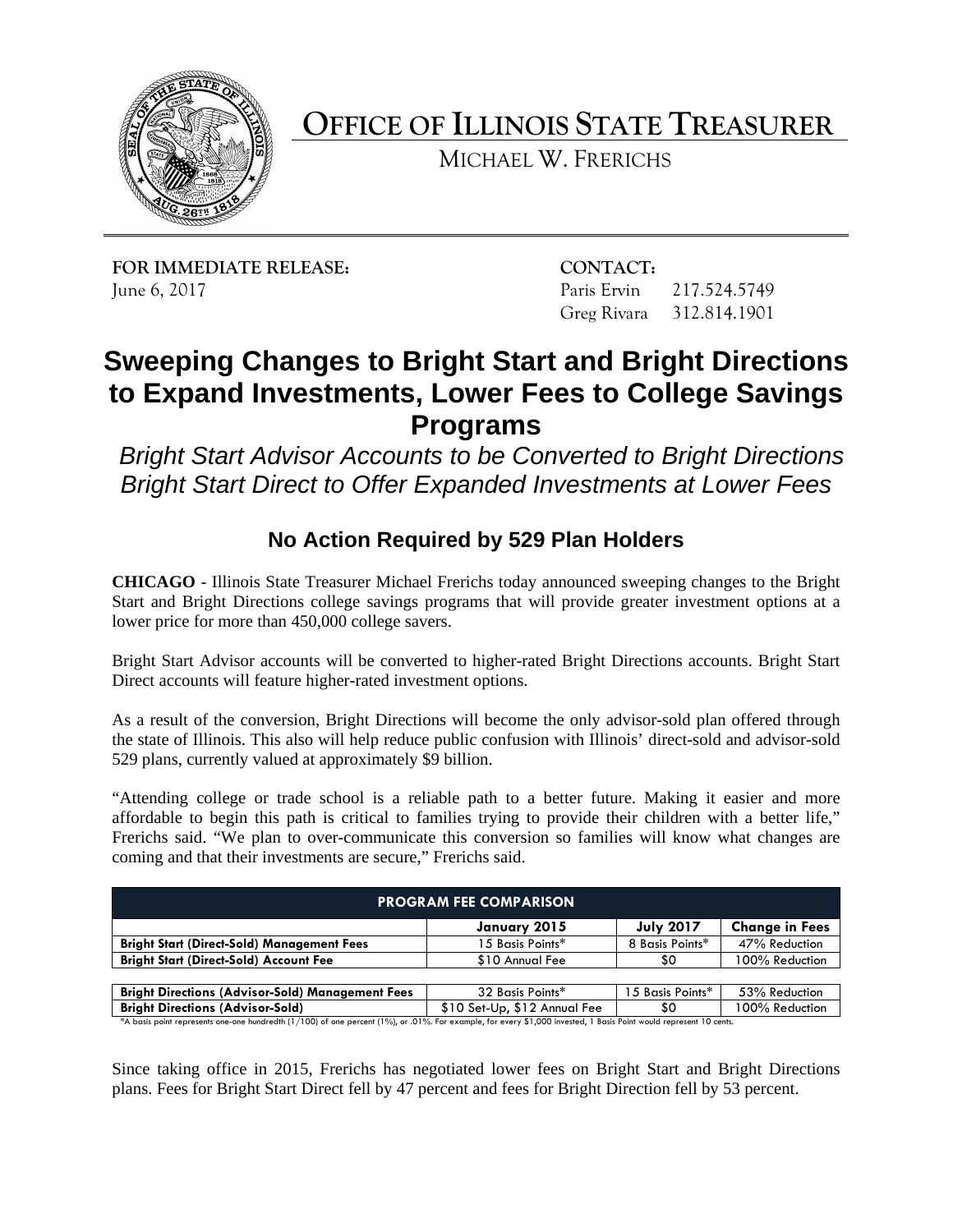Bright Directions program, which Morningstar considers "Silver Rated" and one of the two best plans in the country. These accounts are purchased through a financial advisor. This conversion will provide The 83,500 Bright Start Advisor-sold accounts worth approximately \$2 billion will be converted to the expanded investment choices at a lower cost. This conversion will occur in two steps. Program management conversion will occur in July. Financial conversion into new investment vehicles will occur in November.

The current 122,850 Bright Directions accounts valued at \$2.4 billion will continue to enjoy investment options in 55 fund families and receive the second fee reduction in two years.

The 239,600 Bright Start Direct accounts valued at \$4.5 billion will benefit from quality investment options and lower fees.

 No action is required on behalf of account holders. Existing age-based portfolio will be converted into a through an updated program disclosure statement. Account holders will be asked to accept the new similar age-based portfolio. Investors will be notified what new funds will be used prior to the conversion program disclosure statement terms and to create a new password for online access.

To effect the Bright Start Advisor and Bright Start Direct conversion, transactions will not be accepted beginning at 3 p.m. on July 12. Transactions include investment fund changes, deposits and withdrawals. Transactions will resume when the market opens on Monday, July 17. Any transaction requests made during the conversion window will be conducted on Monday, July 17, using market values of the new Bright Start portfolios. Additionally, automatic deposits will be suspended at 3 p.m. July 10 and resume Monday, July 17.

More information is available at [www.brightstarttransition.com](http://www.brightstarttransition.com/) and at 844.473.8558.

 A new program and investment manager will make these changes possible. Union Bank & Trust was selected as a result of an open and competitive bidding process in February to be the program manager for Bright Start and Bright Directions. Wilshire Investments, a long-time partner with Union Bank & Trust, will provide investment advice.

The program manager is responsible for all record keeping, federal reporting and compliance, customer service, and asset allocation. The investment advisor provides advice on asset allocation and investment decisions. This structure is typical in the public and private sector.

Concurrent with this change is a significant reduction in the fee structure.

### -MORE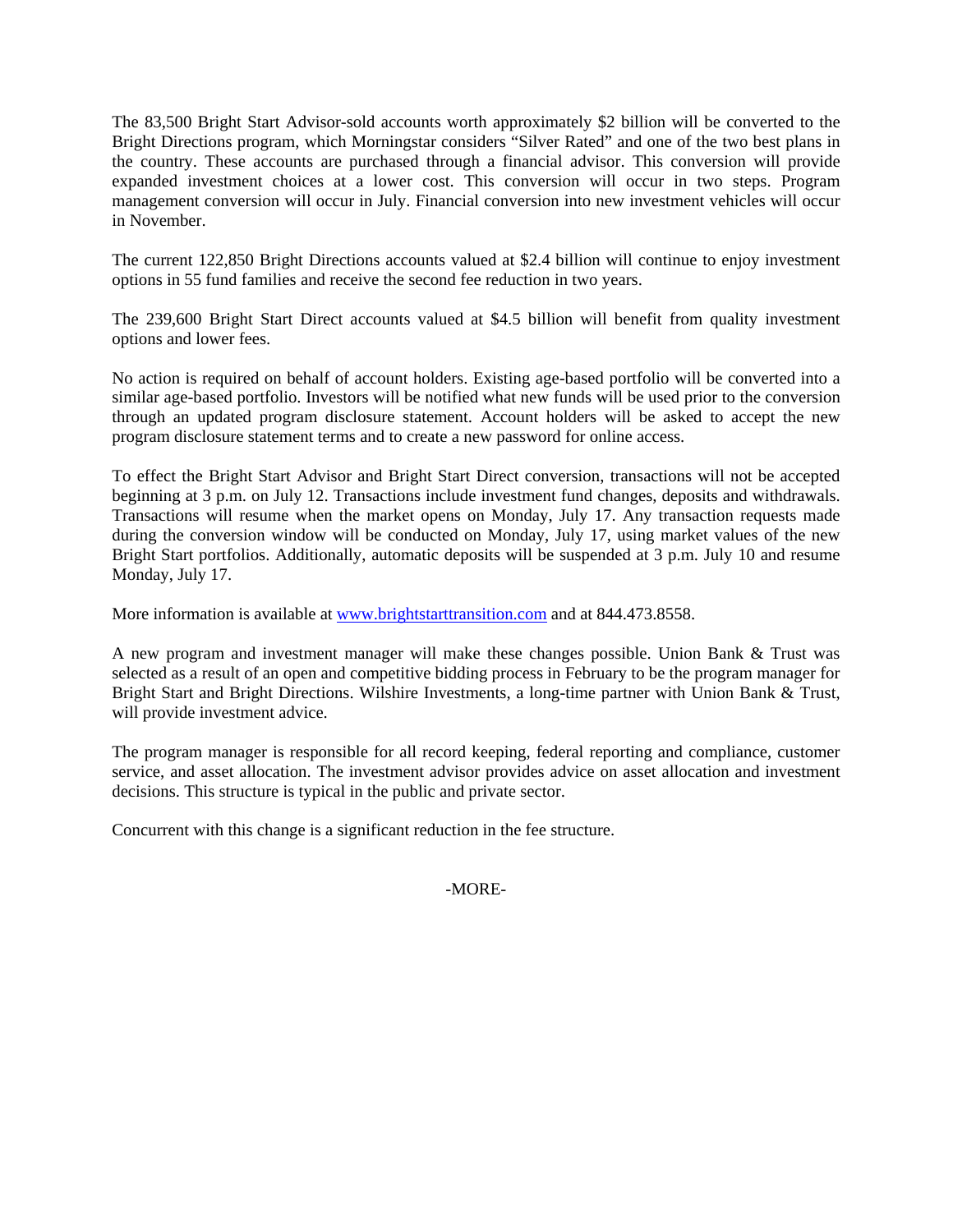These investments are subject to market volatility. These investments are held in a special trust and are not subject to fund sweeps being considered by Illinois lawmakers to address the state's budget impasse.

These investments are not part of the College Illinois! pre-paid tuition program. College Illinois! is not managed by the Illinois Treasurer's Office.

 Bright Start Direct and Bright Start Advisor started in Illinois in 2000. Bright Directions opened in Illinois in 2005.

 leverage direct mail and earned media to inform account holders and financial professionals. The general Efforts on this transition started more than one year ago. A comprehensive informational campaign will timeline for communicating this transition includes:

- Direct-mail to account holders, investors, and financial professionals in May and June.
- Earned media opportunities, including media events, June-November.
- • Transition website to directly inform account holders and investors goes live in June.
- Telephone call center in May.
- Post card reminder to account holders and investors in July.
- Bright Start Advisor and Bright Start Direct program management converted to Bright Directions in July.
- • Bright Start Direct investment converted into new investment vehicle in July.
- • Bright Start Advisor investment converted into new investment vehicle in November.

#### **About the Illinois Treasurer**

 The Illinois Treasurer is the state's chief investment officer and Frerichs is a Certified Public Finance Officer. He protects consumers by encouraging savings plans for college or trade school, increasing every \$1 spent in operations. The Treasurer's Office predates Illinois incorporation in 1818. Voters in financial education among all ages, and removing barriers to a secure retirement. As the state's Chief Investment Officer, he actively manages approximately \$25 billion. The portfolio includes \$13 billion in state funds, \$7 billion in college savings plans and \$5 billion on behalf of local and state governments. The investment approach is cautious to ensure the preservation of capital and returns \$28 to the state for 1848 chose to make it an elected office.

### **What is a 529 plan?**

A 529 plan is a tax-advantaged savings plan designed to encourage saving for future college costs. 529 plans, legally known as "qualified tuition plans," are sponsored by states, state agencies, or educational institutions and are authorized by Section 529 of the Internal Revenue Code.

 District of Columbia sponsor at least one type of a 529 plan. In addition, a group of private colleges and There are two types of 529 plans: pre-paid tuition plans and college savings plans. All 50 states and the universities sponsor a pre-paid tuition plan.

*[Read more on SEC.gov](https://www.sec.gov/investor/pubs/intro529.htm)*